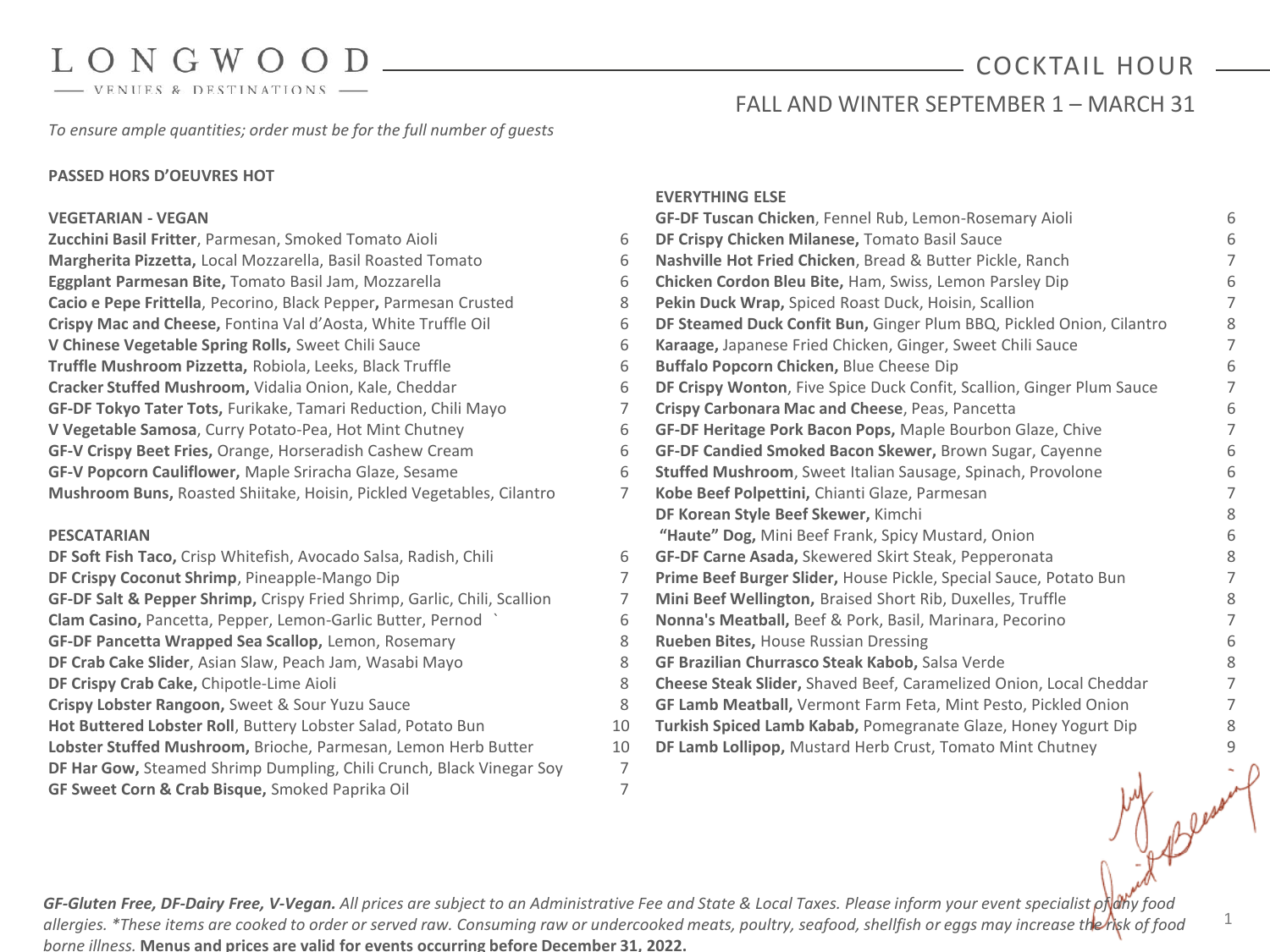- VENUES & DESTINATIONS

### *To ensure ample quantities; order must be for the full number of guests*

#### **PASSED HORS D'OEUVRES COLD**

### **V Avocado Toast,** Basil Mashed Avocado, Radish, Tomato 6 **GF Caprese Bite**, Burrata Mozzarella, Smoked Tomato, Basil Oil 6 **Cranberry-Pecan Crostini**, Cremont Goat Cheese, Pepper Jelly 6 **Smoked Burrata,** Semolina Cracker, Grapes, Pistachio Pesto 6 **Ricotta Crostini**, Basil Whipped Ricotta, Pickled Peaches 6 **GF-V Vietnamese Vegetable Summer Roll,** Chile Lime Sauce 6 **GF-V Golden Tomato Gazpacho**, Cilantro, Smoked Paprika 6 **GF-V Avocado Hummus**, Corn Chip, Tomato-Cilantro Salad **6 PESCATARIAN GF-DF Individual Shrimp Cocktail** 7 **GF-DF Grilled Jumbo Shrimp**, Sweet Chili Orange Glaze, Cilantro 7 **Shrimp Salad Sandwich,** Lemon-Dill Mayo, Potato Bun 7 **GF-DF \*Peruvian Fluke Ceviche**, Coconut, Chili, Yucca Chip 7 **\*Spicy Salmon Tartare,** Wonton Cracker, Wasabi Cream 7 **DF \*Tuna Tartare**, Wonton, Chili, Wasabi, Ponzu Syrup 8 **GF-DF \*Tuna Summer Roll,** Vegetables, Yuzu Nuoc Cham 8 **DF \*Tuna Poke, Spicy Hawaiian Style Tartar, Sesame Cone** 8 **Lobster Salad Sandwich,** Open Faced, Corn Bread 8 **Mini Lobster Roll,** Lemon, Micro Celery 8 **GF-DF Lobster Deviled Egg,** Farm Egg**,** Tarragon, Dijon 8 **GF-DF \*Yellowtail Tartare,** Rice Chip**,** Cucumber, Avocado 8

#### **EVERYTHING ELSE**

| GF Jerk Chicken Salad, Plantain Chip, Avocado Cream<br>GF Buffalo Chicken Salad, Blue Cheese Mousse, Micro Celery<br>GF-DF Curried Chicken Salad, Golden Raisin, Mint, Rice Cracker<br>GF-DF Prosciutto Wrapped Peach, Arugula, Vanilla Syrup<br>DF *Steak Tartare, Semolina Toast, White Truffle Aioli<br>DF Spiced Duck Confit Salad, Sweet Potato Chip, Cherry Jam<br>GF Prosciutto Wrapped Asparagus, Lemon Parmesan Aioli<br>DF Beef Tataki, Flash Seared Tenderloin, Sesame, Scallion, Ponzu Sauce<br>Fwaffle, Crisp Foie Gras infused Waffle, Foie Mousse, Sauternes Syrup<br>Panino, Smoked Speck Ham, Truffle-Porcini Cream, Arugula | DF Spicy Chicken Lettuce Wrap, Hoisin Ginger Sauce |    |
|-----------------------------------------------------------------------------------------------------------------------------------------------------------------------------------------------------------------------------------------------------------------------------------------------------------------------------------------------------------------------------------------------------------------------------------------------------------------------------------------------------------------------------------------------------------------------------------------------------------------------------------------------|----------------------------------------------------|----|
|                                                                                                                                                                                                                                                                                                                                                                                                                                                                                                                                                                                                                                               |                                                    | h  |
|                                                                                                                                                                                                                                                                                                                                                                                                                                                                                                                                                                                                                                               |                                                    | 6  |
|                                                                                                                                                                                                                                                                                                                                                                                                                                                                                                                                                                                                                                               |                                                    | 6  |
|                                                                                                                                                                                                                                                                                                                                                                                                                                                                                                                                                                                                                                               |                                                    | 6  |
|                                                                                                                                                                                                                                                                                                                                                                                                                                                                                                                                                                                                                                               |                                                    |    |
|                                                                                                                                                                                                                                                                                                                                                                                                                                                                                                                                                                                                                                               |                                                    |    |
|                                                                                                                                                                                                                                                                                                                                                                                                                                                                                                                                                                                                                                               |                                                    | 6  |
|                                                                                                                                                                                                                                                                                                                                                                                                                                                                                                                                                                                                                                               |                                                    | 12 |
|                                                                                                                                                                                                                                                                                                                                                                                                                                                                                                                                                                                                                                               |                                                    | 10 |
|                                                                                                                                                                                                                                                                                                                                                                                                                                                                                                                                                                                                                                               |                                                    | 8  |

FALL AND WINTER SEPTEMBER 1 – MARCH 31

*GF-Gluten Free, DF-Dairy Free, V-Vegan. All prices are subject to an Administrative Fee and State & Local Taxes. Please inform your event specialist of any food allergies. \*These items are cooked to order or served raw. Consuming raw or undercooked meats, poultry, seafood, shellfish or eggs may increase the risk of food borne illness.* **Menus and prices are valid for events occurring before December 31, 2022.**

## COCKTAIL HOUR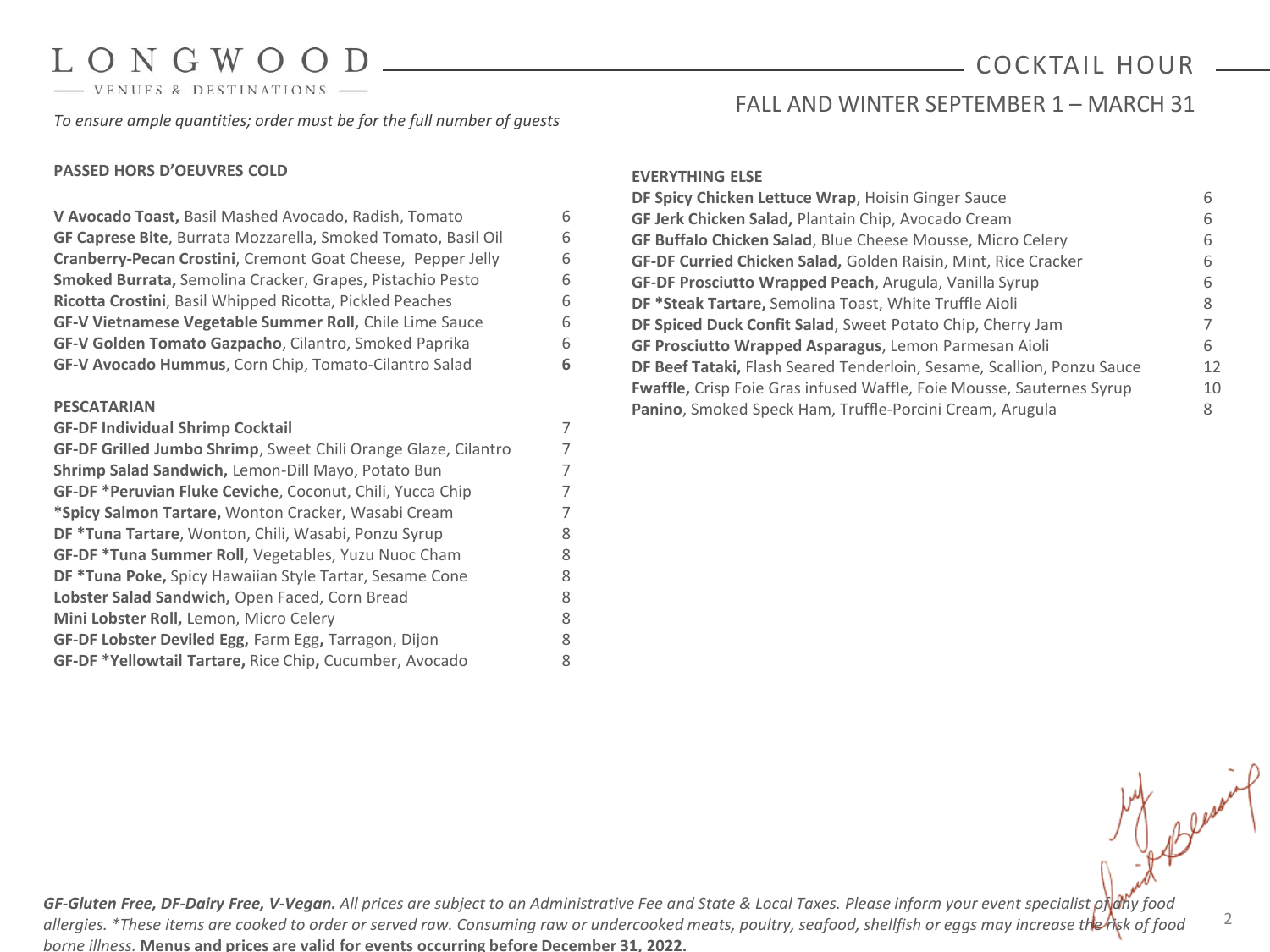- VENUES & DESTINATIONS *Pricing is based on a 1 hour reception. Each additional ½ hour add 5. To ensure ample quantities; order must be for the full number of guests*.

## COCKTAIL HOUR DISPLAYS

### FALL AND WINTER SEPTEMBER 1 - MARCH 31

| <b>Farmhouse Cheese</b><br>GF Chef Selected Local & Imported Artisan Cheeses<br>Aged Cow, Goat & Sheep Milk<br>Soft Ripened, Washed Rind, Semi Firm, Blue<br><b>GF-DF</b> Jams, Fresh Grapes, Clover Honey<br><b>Baguette, Artisan Crackers</b>                                                                                        | 20                   | <b>Classic New Englander</b><br>Clam Chowder Shooter, Native Clams, Bacon, Potato, Thyme<br>Mini Lobster Slider, Lobster Salad, Potato Bun, Lemon, Chive<br>DF Petit Crab Cakes, Cherry Pepper Remoulade<br>DF Mini Fish & Chip Boat, Local Fish, Shoestring Fries<br>Malt Vinegar, Tartar Sauce, Lemon, Ketchup                                                                                                                                        | 35 |
|----------------------------------------------------------------------------------------------------------------------------------------------------------------------------------------------------------------------------------------------------------------------------------------------------------------------------------------|----------------------|---------------------------------------------------------------------------------------------------------------------------------------------------------------------------------------------------------------------------------------------------------------------------------------------------------------------------------------------------------------------------------------------------------------------------------------------------------|----|
| <b>Add Fresh Seasonal Fruit</b><br><b>Charcuterie Board</b><br>GF Chef Selected New England & European Cured Meats<br><b>Smoked, Air Dried, Salt Cured</b><br><b>GF-V Pickled Vegetables</b><br><b>GF-V Grain Mustard, Dijon Mustard</b><br>GF-V Fig Jam, Orange Infused<br>V Focaccia, Baguette                                       | $\overline{4}$<br>26 | <b>Poke Bar</b><br>Create Your Own<br><b>GF-V Steamed Tamaki Rice</b><br><b>Artisan Greens</b><br>DF *Ahi Tuna Poke, Minced Onion, Sesame Oil, Cilantro<br>DF *Nordic Blu Salmon Poke, Minced Onion, Sesame Oil, Cilantro<br>DF Organic Tofu Poke, Minced Onion, Sesame Oil, Cilantro<br>GF-DF Jalapeño, Scallion, Avocado, Tobiko,<br><b>GF-DF</b> Toasted Sesame Seeds, Furikake Seaweed<br>DF Sweet Ponzu, Spicy Yuzu Ginger, Dynamite, Crisp Wonton | 30 |
| Mozzarella Bar<br>Create Your Own<br>GF Fiore di Latte Mozzarella, Whole Milk<br><b>GF Burrata, Smoked</b><br><b>GF Burratina, Soft Curd</b><br>GF-V Olive Tapanade, Tomato Conserve, Balsamico<br><b>GF Nut Free Basil Pesto</b><br>GF-DF Honey, Pistachio, Extra Virgin Olive Oil, Malden Salt<br>V Herb Focaccia, Semolina Crackers | 26                   | <b>Indian Street Food</b><br>Paneer Kati Wraps, Cabbage, Cilantro, Mango Chutney<br>V Vegetable Samosa, Curry Potato-Pea<br>GF Chicken Tikka Skewers, Spiced Yogurt, Garlic<br>GF-DF Baigan Bharta, Roasted Eggplant, Garam Masala<br>GF Grilled Tandoori Lamb Kabobs, Cilantro, Lime<br>GF-DF Hot Mint Chutney, Tamarind Chutney, Chili Sauce<br>DF Naan, Pita Chips                                                                                   | 32 |
| <b>Vegetable Antipasti</b><br>GF-V Olive Misto, Rosemary, Orange<br>GF-V Eggplant Caponata, Caper, Basil<br>GF Asparagus Al Forno, Lemon Pepper, Parmesan<br>GF-V Fire Roasted Peppers, Garlic, Oregano<br>GF-V Marinated Artichokes, Fennel, Chili Flake<br>Aged Balsamic, Extra Virgin Olive Oil                                     | 20                   | Mediterranean<br><b>GF-V Traditional Hummus, Smoked Paprika</b><br>GF-V Smokey Baba Ganoush, Tahini<br>GF-V Muhammara, Spiced Roasted Pepper & Walnut Dip<br>GF-V Persian Salad, Tomato, Cucumber, Red Onion, Mint<br>GF-V Stuffed Grape Leaves, Parsley, Lemon<br>V Fresh Pita, Pita Chips                                                                                                                                                             | 22 |

GF-Gluten Free, DF-Dairy Free, V-Vegan. All prices are subject to an Administrative Fee and State & Local Taxes. Please inform your event specialist of dhy food *allergies. \*These items are cooked to order or served raw. Consuming raw or undercooked meats, poultry, seafood, shellfish or eggs may increase the risk of food borne illness.* **Menus and prices are valid for events occurring before December 31, 2022.**

3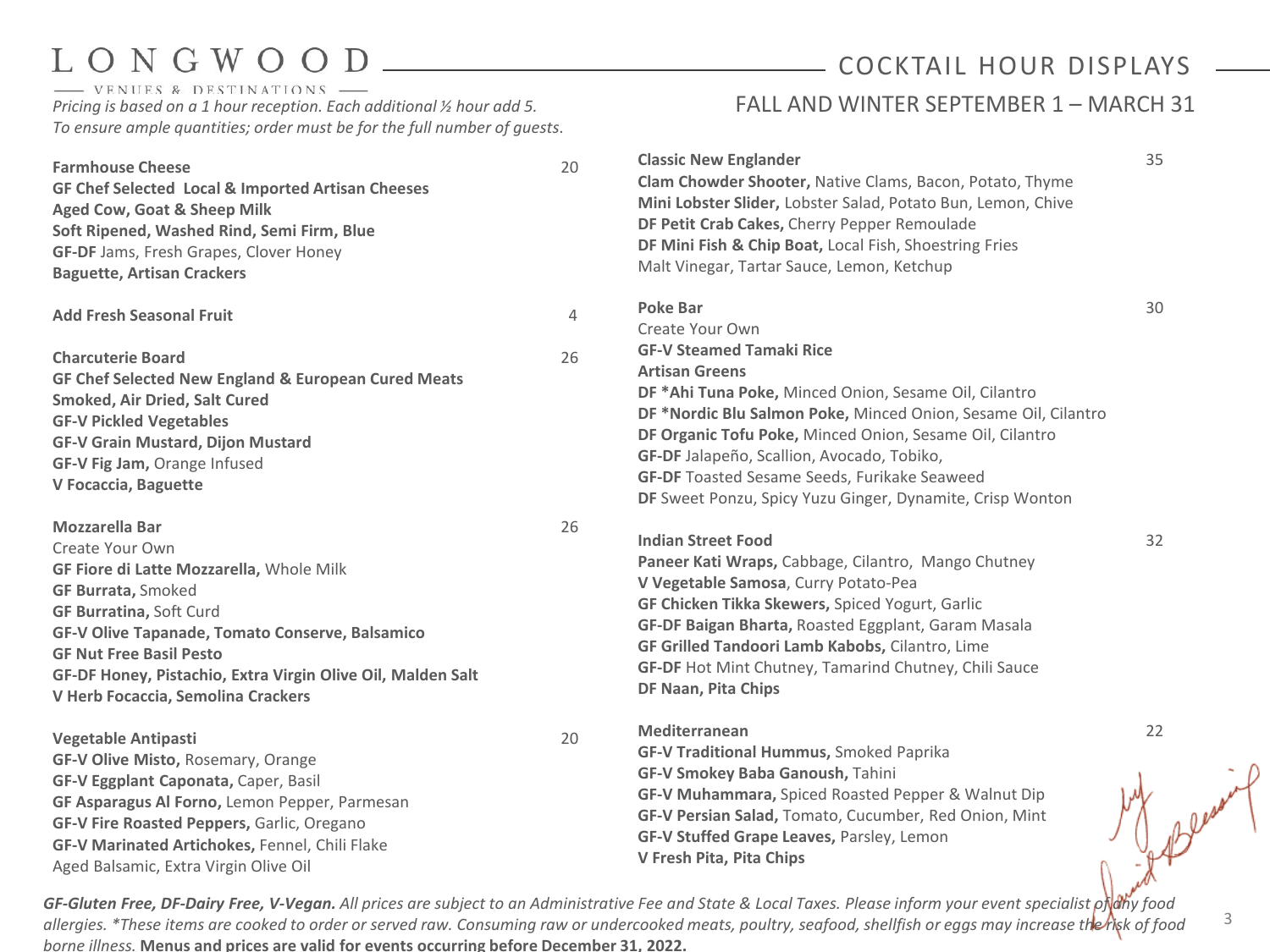# ONGWOO

COCKTAIL HOUR DISPLAYS

4

- VENUES & DESTINATIONS *Pricing is based on a 1 hour reception. Each additional ½ hour add 5. To ensure ample quantities; order must be for the full number of guests.*

### **\*Calvisius Caviar**

| Server Attended Station, Serving Size is 1/2 teaspoon  |        |
|--------------------------------------------------------|--------|
| Crème Fraiche, Egg White, Egg Yolk, Red Onion, Parsley |        |
| House Made Potato Chips & Blini                        |        |
| Siberian Royal, 250 gram tin, 75 servings per tin      | 1150   |
| White Sturgeon, 250 gram tin, 75 servings per tin      | 1125   |
| Russian Oscietra, 250 gram tin 75 servings per tin     | 2000   |
| Russian Oscietra, 500 gram tin 150 servings per tin    | 4000   |
| Siberian Royal, 500 gram tin, 150 servings per tin     | 2300   |
| White Sturgeon, 500 gram tin, 150 servings per tin     | 2250   |
| <b>One Kilo Tins Available</b>                         | Market |
|                                                        |        |

### **GF-DF Raw Bar**

| For an authentic Raw Bar experience, we recommend 5 pieces per person |        |
|-----------------------------------------------------------------------|--------|
| Chilled Jumbo Shrimp, Cocktail Sauce, Lemon                           | 7 each |
| Recommend 3 pieces per person                                         |        |
| *Local Oysters on Ice, Champagne Mignonette                           | 6 each |
| Recommend 2 pieces per person                                         |        |
| *Littleneck Clams on Ice, Cocktail Sauce, Lemon                       | 6 each |
| Recommend 1 pieces per person                                         |        |
| Cracked Native Lobster, Remoulade, Cocktail Sauce                     | Market |
| Recommend 1 order per person                                          |        |
|                                                                       |        |

### **Shucked to Order, Includes 2 Shuckers** 1000

400 piece minimum

30 days minimum notice required, based on availability Additional shuckers may be available for very large groups; but not guaranteed; we will work with you to create the right experience.

| FALL AND WINTER SEPTEMBER 1 - MARCH 31                                                                                     |     |
|----------------------------------------------------------------------------------------------------------------------------|-----|
| <b>GF Sushi Ozara</b>                                                                                                      | 36  |
| 4 pieces per person, minimum 50 people                                                                                     |     |
| *Nigiri, Tuna, Salmon, Shrimp                                                                                              |     |
| Maki, California,* Spicy Tuna, Vegetable                                                                                   |     |
| Pickled Ginger, Wasabi, Soy Sauce, GF Tamari Soy Sauce, Chopsticks                                                         |     |
| Prepared to order by Sushi Chef - 1 Sushi Chef per 150 guests                                                              | 500 |
| 30 days advanced notice required for Sushi Chef- 2022 Limited Availability                                                 |     |
| <b>Pizzetta Select Three</b>                                                                                               | 24  |
| Crispy Flatbread Style Pizzetta                                                                                            |     |
| Margherita, San Marzano Tomatoes, Fresh Mozzarella, Basil                                                                  |     |
| Pepperoni, San Marzano Tomatoes, Fresh Mozzarella, Pepperoni                                                               |     |
| Crispy Eggplant, Buffalo Mozzarella, Smoked Tomato, Oregano                                                                |     |
| BBQ Chicken, Pepper Jack Cheese, Grilled Red Onion, Cilantro                                                               |     |
| Exotic Mushroom, Creamed Leeks, Robiola, Truffle, Thyme                                                                    |     |
| Italian Sausage, Broccoli Rabe, Basil Roasted Tomato, Ricotta                                                              |     |
| Buffalo Chicken, Blue Cheese, Mozzarella, Chive                                                                            |     |
| Braised Shortrib, Caramelized Onion, Escarole, Aged Cheddar<br>Apulia, Pancetta, Kale, Grapes, Caramelized Onion, Scamorza |     |
| Carbonara, Guanciale, Peas, Roasted Garlic Alfredo, Parmesan                                                               |     |
| Quatro Formaggio, Mozzarella, Fontina, Ricotta, Parmesan                                                                   |     |
| Roasted Potato, Rosemary Oil, Fontina, Smoked Salt                                                                         |     |
| Sicily, Cauliflower, Golden Raisins, Pine Nuts, Caciocavallo                                                               |     |
| White Clam, New England Clams, Garlic, Parsley, Pecorino                                                                   |     |
| <b>Gluten Free Pizza</b>                                                                                                   | 2   |
| <b>Ramen Bar</b>                                                                                                           | 26  |
| Create Your Own                                                                                                            |     |
| Prefilled Bowls of Japanese Wheat Noodles, Scallion, Shiitake                                                              |     |
| Tonkotsu, Ginger Infused Chicken & Pork Broth                                                                              |     |

\*Soft Egg, Shaved Onion, Pickled Cabbage, Miso Paste, Cilantro,

Chili Oil, Tamari, Sriracha, Toasted Sesame Seeds

*GF-Gluten Free, DF-Dairy Free, V-Vegan. All prices are subject to an Administrative Fee and State & Local Taxes. Please inform your event specialist of any food allergies. \*These items are cooked to order or served raw. Consuming raw or undercooked meats, poultry, seafood, shellfish or eggs may increase the risk of food borne illness.* **Menus and prices are valid for events occurring before December 31, 2022.**

**Crispy Pork Belly,** Slow Braised **Roast Chicken,** Ginger Marinade

Chopsticks, Asian Spoons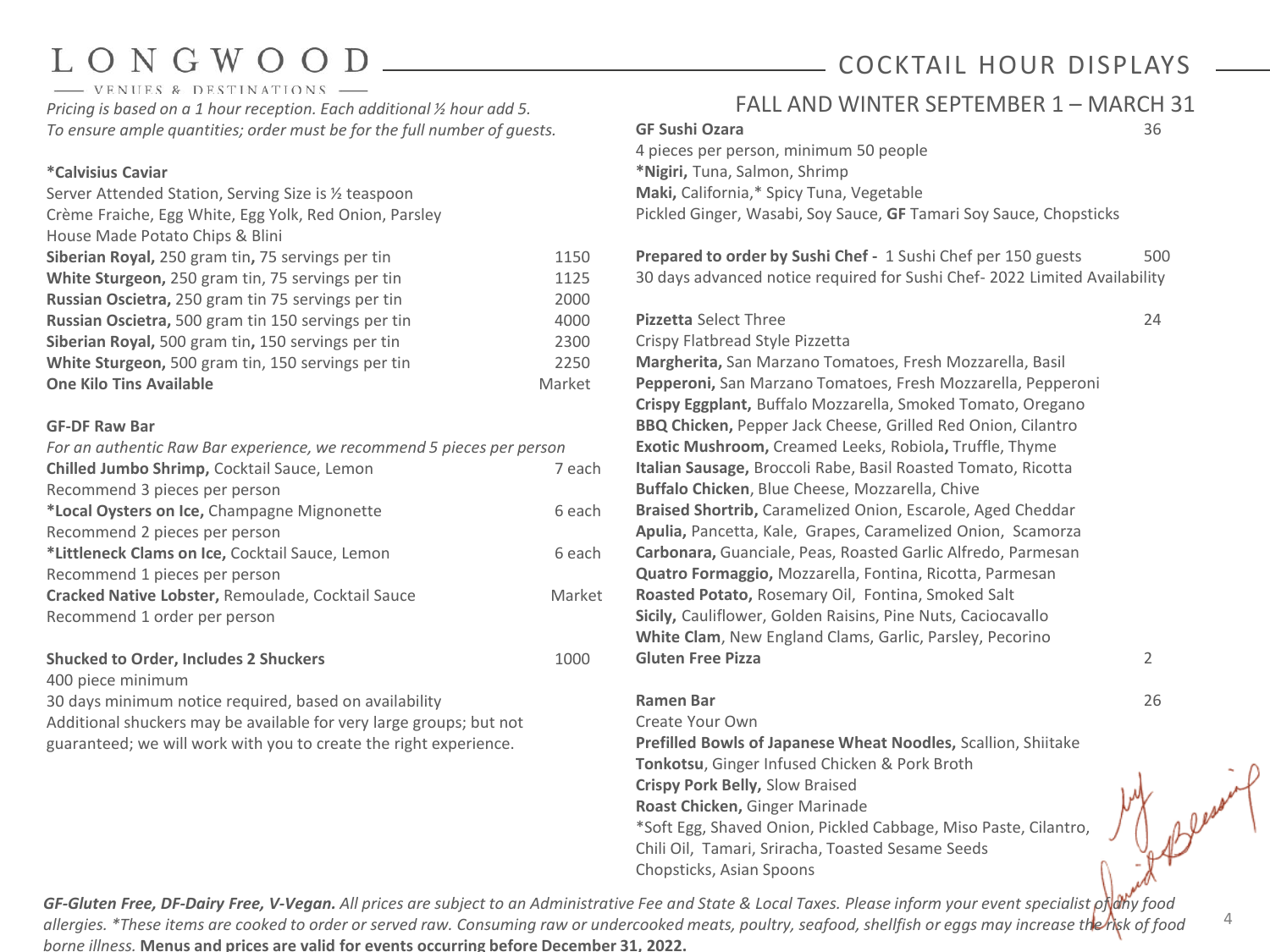- VENUES & DESTINATIONS *If you would like a selection of 2 entrees and a vegetarian, price of the highest entrée will apply. Final entrée guest count due 14 days prior to the event.* 

### **SALAD COURSE** Select One

**GF Artisan Field Greens** Whipped Goat Cheese, Roasted Beets, Toasted Pistachios, Shaved Radish, Citrus Vinaigrette

**Hearts of Romaine** Shaved Parmesan, Focaccia Croutons, Sun Dried Tomatoes, Caesar Vinaigrette

**GF Arugula Salad** Crisp Pancetta, Toasted Pine Nuts, Gorgonzola, White Balsamic Vinaigrette

**GF Sweet Gem Lettuce** Blue Cheese, Brown Butter Walnuts, Ruby Grapes, Celery Creamy Mustard Dressing

**GF Watercress & Endive Salad** Shaved Fennel, Green Apple, Ricotta Salata Green Goddess Dressing

**GF Baby Kale & Green Leaf**  Spiced Pear, Candied Pecans, Crumbled Chevre, Dried Cranberries Cranberry Vinaigrette

**Artisan Breadbasket**, Vermont Butter

| <b>Chefs Recommended Additional Courses</b>                         |     |
|---------------------------------------------------------------------|-----|
| <b>Penne Pomodoro</b>                                               | 12  |
| Fresh Local Penne, San Marzano Tomato Sauce, Basil, Parmesan        |     |
| <b>Rigatoni Bolognese</b>                                           |     |
| Fresh Local Rigatoni, 3 Hour Braised Meat Sauce, Pecorino, Rosemary | -15 |
| <b>Traditional New England Chowder</b>                              | 17  |

## FALL AND WINTER SEPTEMBER 1 – MARCH 31

PLATED DINNER

**ENTRÉE** Select entrée & select vegetarian

| GF *Petit Filet Mignon & Butter Poached Local Lobster<br>Sea Salt Baked Yukon Gold Potato, Haricot Verts, Tarragon Cream                                                                                                                                                                                                                                                                         | 110 |
|--------------------------------------------------------------------------------------------------------------------------------------------------------------------------------------------------------------------------------------------------------------------------------------------------------------------------------------------------------------------------------------------------|-----|
| GF-DF *10oz Grilled New York Strip Steak<br>Hasselback Potato, French Beans, Watercress-Shallot Salad, Vincotto                                                                                                                                                                                                                                                                                  | 92  |
| <b>GF *Grilled Choice Filet Mignon</b><br>Stone Ground Parmesan Polenta, Garlic Wilted Spinach,<br>Heirloom Carrots, Bordelaise Sauce                                                                                                                                                                                                                                                            | 95  |
| GF *Club Cut Black Angus Sirloin & Grilled Nordic Blu Salmon<br>Lemon-Olive Oil Crushed Yukon Potatoes, Native Spinach,<br>Charred Tomato Coulis, Balsamic Reduction                                                                                                                                                                                                                             | 85  |
| <i><b>*Truffle Roasted Filet Mignon</b></i><br>Exotic Mushroom-Truffle & Leek Tart, Parsnip Purée, White Asparagus,<br>Cognac Red Wine Sauce                                                                                                                                                                                                                                                     | 96  |
| <b>GF *Steak Diane</b><br>Petit Beef Tenderloin Medallions, Truffle Whipped Potato,<br>Exotic Mushrooms, Wilted Escarole, Dijon-Cognac Diane Sauce                                                                                                                                                                                                                                               | 92  |
| GF *Petit Filet Mignon & Braised Beef Short Rib<br>Yukon Gold Potato Purée, Roasted Brussel Sprouts, Red Wine Sauce                                                                                                                                                                                                                                                                              | 92  |
| Children's Meals - For children 12 and under, beverage included<br><b>FIRST COURSE</b><br><b>Fruit Cup</b><br><b>ENTREE Select One</b><br>DF Chicken Tenders, Steamed Broccoli, French Fries<br>GF-DF Grilled Chicken, Steamed Broccoli, French Fries<br>Pasta Marinara, Grated Parmesan<br>Creamy Mac & Cheese, Buttery Crumb Crust, Steamed Broccoli<br><b>DESSERT COURSE - Same as Adults</b> | 35  |

5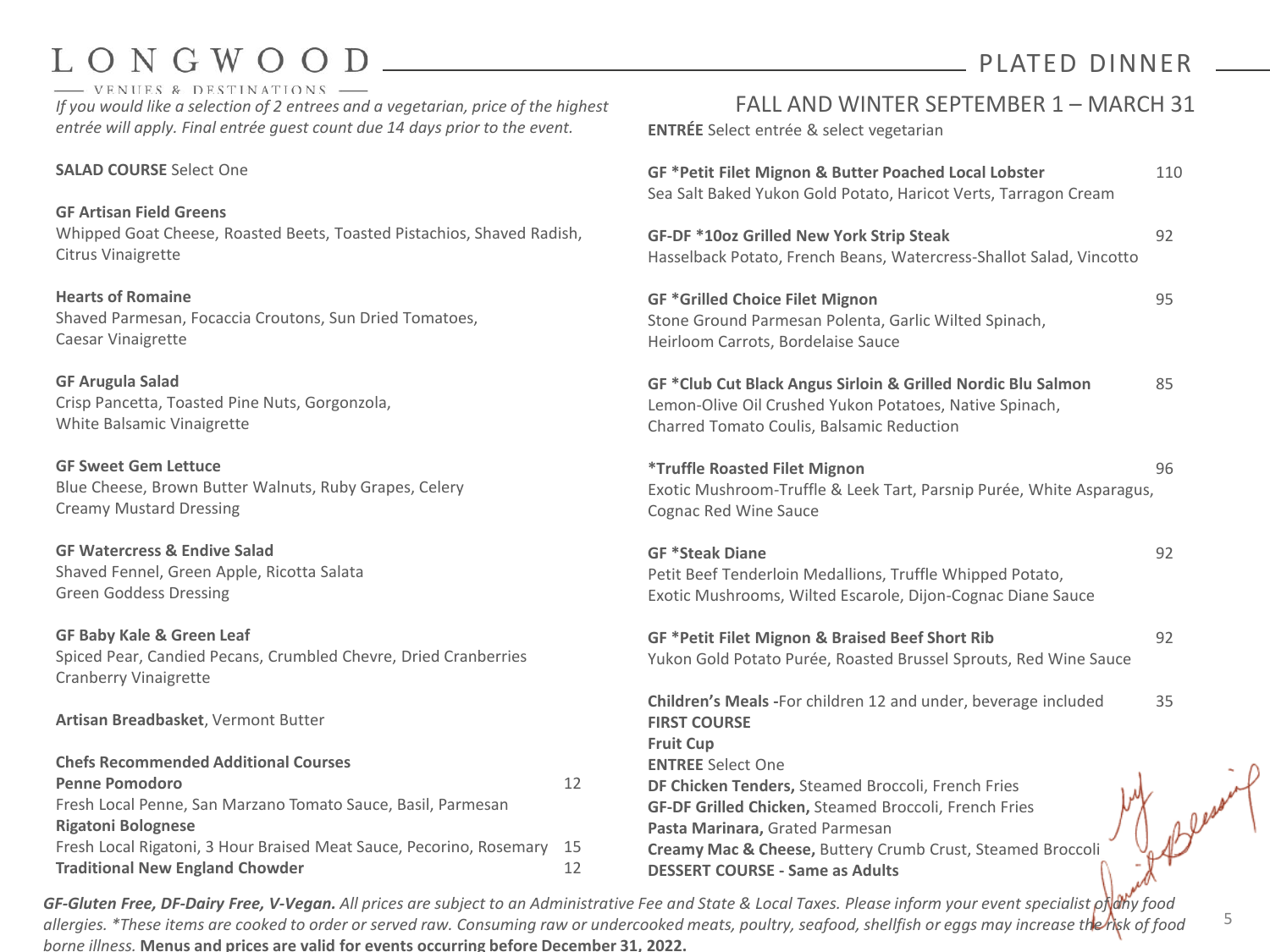## ONGWOOD VENUES & DESTINATIONS

| <b>Crab Crusted Icelandic Cod</b><br>Toasted Orzo Pilaf, Asparagus, Tomato Confit, Lemon-Chive Butter                                                        | 85 |
|--------------------------------------------------------------------------------------------------------------------------------------------------------------|----|
| <b>GF Seared Native Swordfish</b><br>Artichoke, Leek & Shrimp Risotto, Tarragon, Wilted Spinach,<br>Parmesan Wine Broth                                      | 82 |
| <b>GF Herb Crusted Icelandic Cod</b><br>Savoy Cabbage, Fingerling Potatoes, Smoked Bacon, Shiitake,<br>Cipollini Onions, Black Truffle Nage                  | 80 |
| <b>GF *Cider Glazed Nordic Blu Salmon</b><br>Butternut Squash Puree, Roasted Brussel Sprouts, Sage Brown Butter,<br>Spiced Pomegranate Syrup                 | 80 |
| <b>GF Roasted Jurgielewicz Duck Breast</b><br>Creamy White Polenta, Confit, Lacinato Kale & Cipollini Onion Ragout,<br>Sour Cherries, Orange Port Wine Sauce | 78 |
| <b>GF Herb Roasted Chicken Breast</b><br>Creamy Parmesan Polenta, Lacinato Kale, Apple & Pearl Onion Ragout,<br><b>Anise Cider Reduction</b>                 | 70 |
| <b>GF Seared Boneless Chicken Breast</b><br>Maple Whipped Sweet Potato, Harvest Roasted Vegetables, Sage,<br><b>Mustard Cognac Sauce</b>                     | 70 |
| <b>VEGETARIAN</b><br><b>GF-V Curry Spice Roasted Whole Cauliflower</b><br>Cauliflower Purée, Almond, Golden Raisin & Cilantro Salad,<br>Carrot Ginger Broth  | 60 |
| GF-V Swiss Chard, Quinoa & Black Bean Cake<br>Roasted Spaghetti Squash, Cashew Aioli, Spiced Cranberry Relish                                                | 60 |

## PLATED DINNER

### FALL AND WINTER SEPTEMBER 1 – MARCH 31

| <b>Seafood Additions</b> Add to any entrée plate<br><b>GF-DF Grilled Colossal Jumbo Shrimp</b> | 12 each       |
|------------------------------------------------------------------------------------------------|---------------|
| GF-DF U/10 Hand Harvested Local Diver Scallop                                                  | 12 each       |
| GF Half Native Lobster ( % Tail and 1 Claw)                                                    | Market        |
| Selection of 3 entrees and vegetarian                                                          | 25 per person |
| Price of highest entrée will apply; Chef will customize similar accompaniments.                |               |
| Tableside ordering 2 entrées and vegetarian<br>Includes menu cards                             | 30 per person |
| <b>Three Course Kosher Meal</b>                                                                | 175           |
| <b>Challah-</b> small/large                                                                    | 125/175       |
| <b>Delivery Fee not included</b>                                                               |               |
| Event Specialist to provide options available                                                  |               |
| <b>DESSERT COURSE Select One</b>                                                               |               |
| <b>Chocolate Bombe</b>                                                                         |               |
| Chocolate Grand Marnier Mousse, Chocolate Sable Cookie, Mirror Glaze                           |               |

Chocolate Grand Marnier Mousse, Chocolate Sable Cookie, Mirror Glaze **Chocolate Caramel Tart** Buttery Crust, Orange Chocolate Ganache **DF Extra Virgin Orange Olive Oil Cake** Cranberry Orange Compote, Spiced Cranberry Syrup, Toasted Pistachio **Boston Cream Pie Trifle** Vanilla Génoise, Orange Pastry Cream, Dark Chocolate Ganache **Brown Butter Native Pear Tart** Cinnamon Whipped Cream, Caramel Sauce **GF Flourless Dark Chocolate Cake** Port Poached Cherries, Vanilla, Mint

**Tableside Coffee and Tea Service**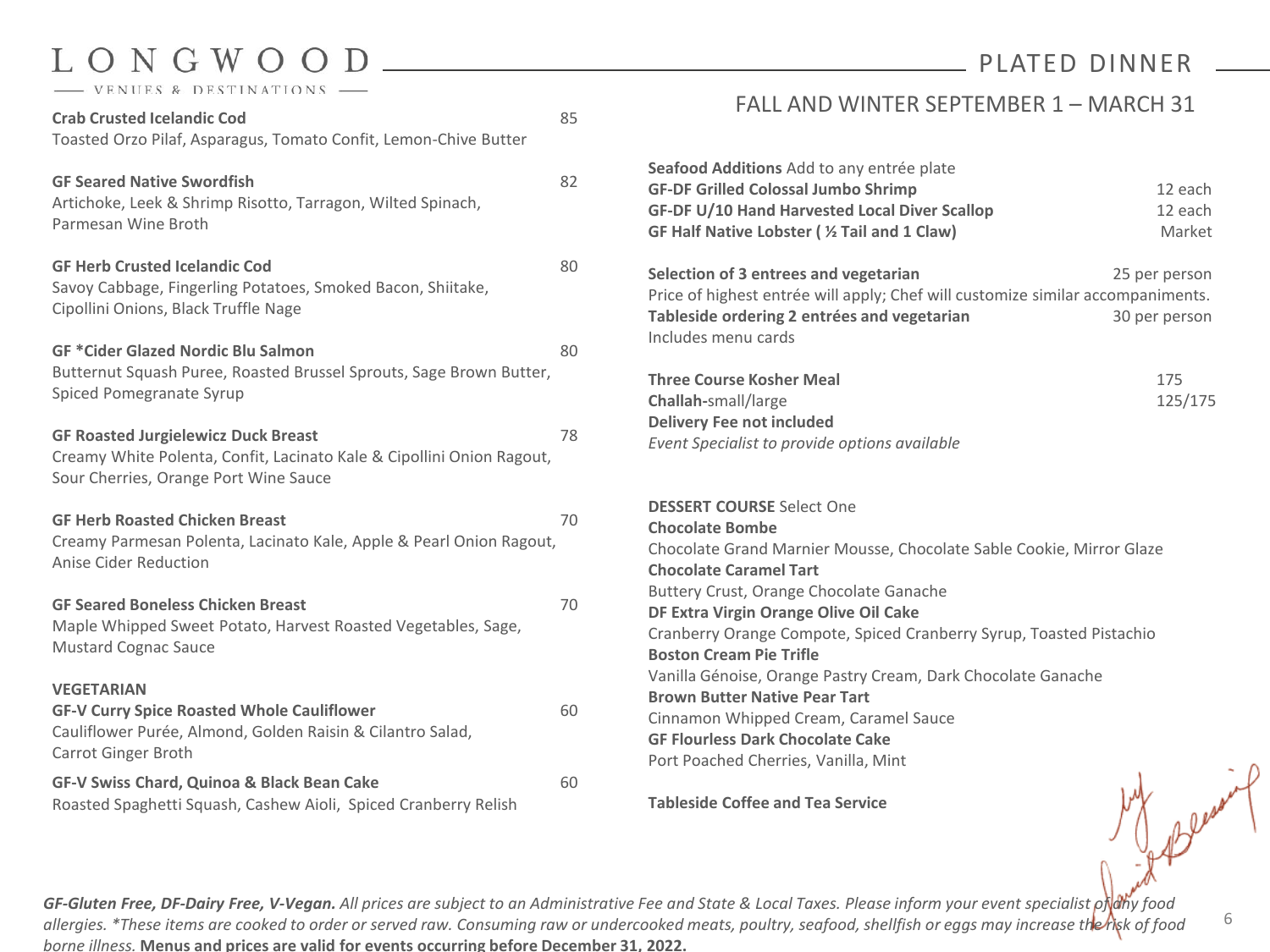- VENUES & DESTINATIONS

*Pricing is based on 1 ½ hours. Each additional ½ hour add \$10. To ensure ample quantities; order must be for the full number of guests.*

*For a complete dinner experience, we recommend Salads, two a la carte or two carved to order items with two steakhouse sides and dessert.* 

### **Salads** 12

### **GF Artisan Field Greens**

Apple, Blue Cheese, Toasted Walnuts, Cranberry Vinaigrette **GF Baby Arugula Salad** Tomato, Pine Nuts, Parmesan, Lemon-Olive Oil Vinaigrette **Dinner Rolls**, Vermont Butter

### **CARVED TO ORDER**

### **Dinner Rolls**, Vermont Butter

| GF-DF *Beef Tenderloin, Herbs, Roasted Garlic Compound Butter   | 30 |
|-----------------------------------------------------------------|----|
| <b>GF-DF *Rosemary Fennel Roasted Sirloin, Salsa Verde</b>      | 28 |
| GF *Pepper Crusted Beef Rib Eye, Horseradish-Mustard Cream      | 25 |
| GF-DF *Leg of Lamb, Lemon-Rosemary Crust, Roasted Garlic Aioli  | 20 |
| GF-DF All-Natural Turkey Breast, Honey Brine, Cranberry Relish  | 18 |
| <b>GF-V Tuscan Spice Roasted Whole Cauliflower, Salsa Verde</b> | 16 |

#### **STEAKHOUSE SIDES**

#### 8 each

**GF Native Corn on the Cob,** Vermont Butter, Malden Salt

**GF Sugar Snap Peas,** Mint Butter

**GF-V Steamed Broccoli Florets**, Lemon, Garlic, Sea Salt

**GF-V Jumbo Roasted Asparagus,** Lemon

**GF Roasted Garlic Whipped Potatoes,** Sea Salt

**GF-V Fingerling Potatoes**, Caramelized Shallots, Truffle Oil, Thyme

**GF-V Herb & Salt Roasted Creamer Potatoes**

**GF-V Vegetable Rice Pilaf,** Fragrant Jasmine Rice, Vegetables, Herbs

## A LA CARTE DINNER STATIONS

## FALL AND WINTER SEPTEMBER 1 – MARCH 31

### **VEGETARIAN**

| <b>Creamy Mac &amp; Cheese, Buttery Crumb Crust</b>                        | 12. |
|----------------------------------------------------------------------------|-----|
| Eggplant Parmesan, Crisp Eggplant, Pomodoro Sauce, Mozzarella              | 16  |
| V Lebanese Chickpea Falafel, Pita Bread, Tahini Sauce                      | 14  |
| V Vegan Farro Risotto, Wild Mushrooms, Corn, Leek, Truffle                 | 16  |
| <b>GF Vegetable &amp; Chihuahua Cheese Stuffed Poblano, Cilantro Crema</b> | 18  |
| V Thai Vegetable Curry Stew, Kaffir Lime, Lemongrass Coconut Broth 18      |     |

### **PESCATARIAN**

| <b>GF-DF Grilled Native Swordfish, Olive-Caper Relish</b>     | 22 |
|---------------------------------------------------------------|----|
| Baked Icelandic Cod, Cracker Crumb Topping, Lemon Butter      | 20 |
| GF-DF *Cedar Roasted Salmon, Mustard Horseradish Crust, Apple | 18 |
| Crispy Jonah Crab Cakes, 30z, Herbed Rémoulade Sauce          | 24 |
| Classic Shrimp Scampi, Garlic, Lemon, White Wine, Butter      |    |
| GF Honey-Miso Glazed Chilean Sea Bass, Yuzu Ginger Butter     |    |
| GF Lazy Mans Half Lobster, Tail & Claw, Champagne Herb Butter | MK |

### **EVERYTHING ELSE**

| GF-DF *BBQ Steak Tips, Maple Bourbon BBQ Sauce                     | 25 |
|--------------------------------------------------------------------|----|
| GF-DF 4 Hour Red Wine Braised Beef Shortribs, Balsamic Onion Jam   | 22 |
| GF *Greek Style Lamb Tips, Peppers, Red Onion, Tomato, Tzatziki    | 20 |
| Southern Fried Chicken, Hot Honey, Black Pepper Ranch              | 18 |
| <b>GF-DF Tuscan Grilled Chicken, Rosemary, Fennel, Lemon Aioli</b> | 16 |
| Seared Chicken Medallions, Mushroom Marsala Sauce                  | 16 |
| DF Crispy Aromatic Duck, Leg Confit, Hoisin, Cucumber              | 20 |
| Pekin Style Duck Sausage, Braised Napa Cabbage, Ginger Mustard     | 18 |

**Server Attendant** 1 per 100 guests recommended 150 Required for all Carved to Order Stations, Optional for all other

*GF-Gluten Free, DF-Dairy Free, V-Vegan. All prices are subject to an Administrative Fee and State & Local Taxes. Please inform your event specialist of any food allergies. \*These items are cooked to order or served raw. Consuming raw or undercooked meats, poultry, seafood, shellfish or eggs may increase the risk of food borne illness.* **Menus and prices are valid for events occurring before December 31, 2022.**

7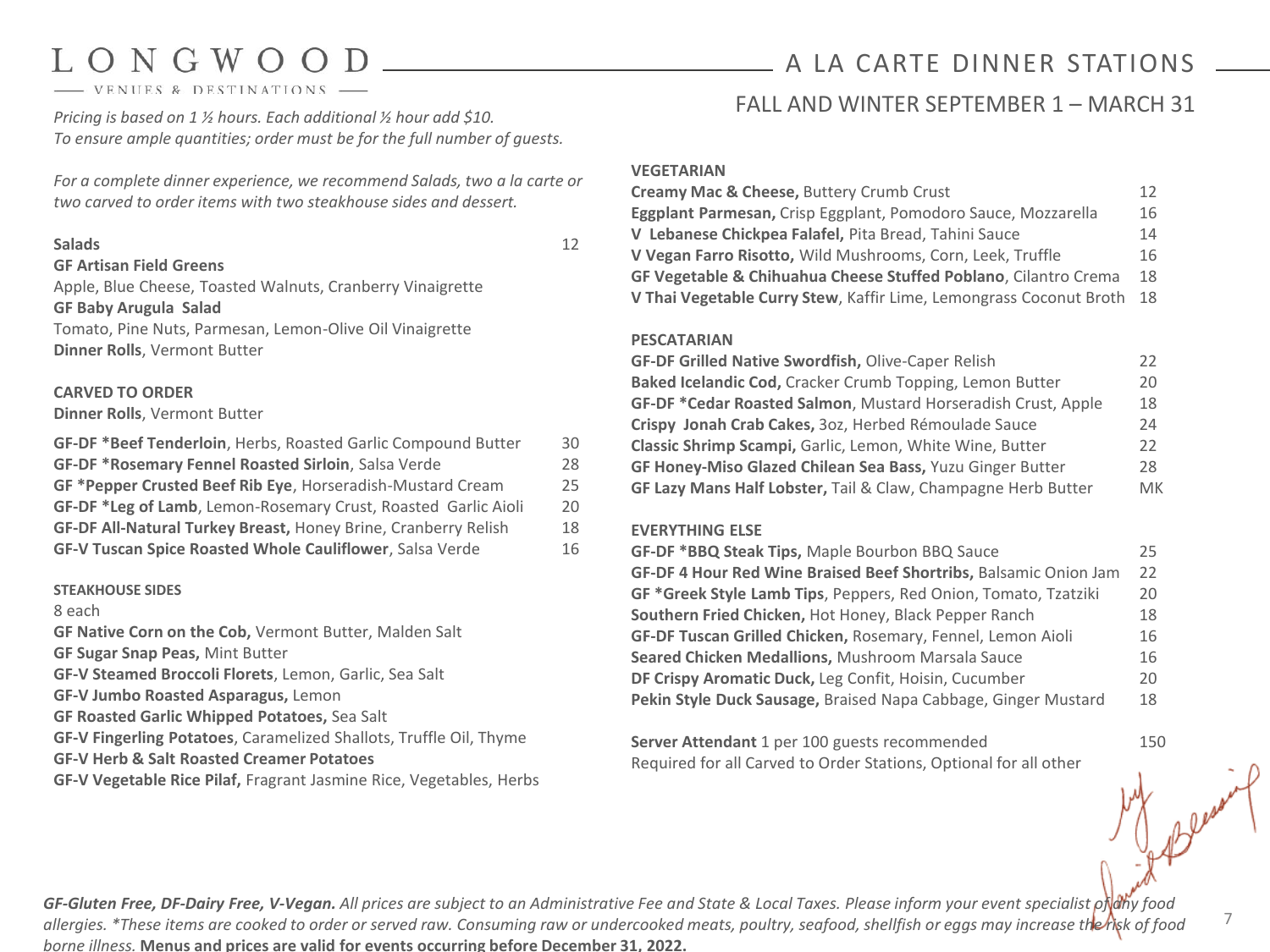- VENUES & DESTINATIONS

*Pricing is based on 1 ½ hours. Each additional ½ hour add \$10. To ensure ample quantities; order must be for the full number of guests.*

| <b>Fall Winter Pasta Select Three</b><br>DF Orecchiette, Spicy Sausage, Broccoli Rabe, Cured Tomato<br>DF Cavatappi, Chicken, Shiitake, Tomato, Roasted Corn, Basil<br>Fusilli Cacio e Pepe, Pecorino, Parmesan, Vermont Butter, Black Pepper<br>V Penne Arrabbiata, Garlic, Red Chili, Parsley, Pomodoro, EVOO<br>Rigatoni, Bolognese Sauce, Pecorino Romano<br>V Farfalle, Spinach, Tomato, Red Onion, Olives, Oregano, Aglio e Olio<br>Spinach & Cheese Ravioli, Cured Tomatoes, Light Pesto Cream | 28           | <b>GF-DF Sushi</b><br>5 pieces per person, minimum 50 people<br>* Tuna Tataki, Chili & Ponzu<br>* Nigiri, Shrimp, Eel, Salmon, Tuna & Yellowtail<br>Maki, * Spicy Tuna, California, Cucumber Avocado, Crab, * Spicy Salmon<br>Pickled Ginger, Wasabi, Soy Sauce, GF Tamari Soy Sauce, Chopsticks<br>Prepared to order by Sushi Chef Included<br>30 days advanced notice required                                                                      | 55 |
|-------------------------------------------------------------------------------------------------------------------------------------------------------------------------------------------------------------------------------------------------------------------------------------------------------------------------------------------------------------------------------------------------------------------------------------------------------------------------------------------------------|--------------|-------------------------------------------------------------------------------------------------------------------------------------------------------------------------------------------------------------------------------------------------------------------------------------------------------------------------------------------------------------------------------------------------------------------------------------------------------|----|
| <b>Cheese Tortellini, Fresh Tomato Marinara</b><br>Potato Gnocchi, Creamy Pink Vodka Sauce, Parmesan<br>Wild Mushroom Ravioli, Truffle Parmesan Sauce<br>Whole Wheat Fusilli, Broccoli Rabe, Basil Crushed Tomato, Roasted Garlic<br>DF Scampi, Shells Pasta, Shrimp, Tomato, Garlic, White Wine, Parsley<br>DF Linguine, Lobster, Shrimp, Mussel "Fra Diavolo"<br>Lobster & Shells, Fresh Local Egg Pasta Shells, Lobster, Tomato-Basil Cream                                                        | $+2$<br>$+4$ | <b>Al Pastor</b><br><b>Warm Corn &amp; Flour Tortillas</b><br>GF-DF Beef Barbacoa, Slow Braised Beef, Chili, Garlic<br>GF-DF Pork Al Pastor, Grilled Pork, Sweet Onion, Pineapple, Achiote<br>GF-DF Chicken Tinga, Shredded Chicken, Garlic, Tomato, Chipotle<br>GF Fire Roasted Poblano Peppers, Cumin, Lime<br>GF-DF Sliced Radish, Sweet Onion, Cilantro, Shredded Cabbage,<br>Guacamole, Chipotle Salsa, Salsa Verde, Pineapple Salsa, Lime Crema | 38 |
| *Gluten Free Pasta: Spaghetti, Penne, Fusilli, Linguine, or Rigatoni<br><b>Asian Street Food</b><br>DF Steamed Pork Dumplings, Pork & Leek Filled<br>DF Mongolian Beef, Crispy Beef, Chili, Garlic, Scallion<br>DF General Tsao's Chicken, Garlic, Sambal<br>GF-DF Stir Fry Vegetables, Bean Sprouts, Green Onion<br>DF Malaysian Noodles, Sweet Soy, Cabbage, Red Onion<br>Soy Sauce, Garlic Chili Sauce, Chinese Hot Mustard, Chopsticks                                                            | $+2$<br>34   | <b>Slider Bar</b><br>Create Your Own<br><b>Potato Slider Buns</b><br>GF-DF *Beef Burger, Prime Grade<br><b>GF-DF Grilled Chicken Medallion, Lemon Pepper</b><br>DF Falafel Burger, Chickpea, Cumin<br>GF Truffle Caramelized Onions, Roasted Garlic Aioli, Great Hill Blue<br>Cheese Spread, Tomato Jam, Shredded Lettuce, Ketchup, Dijon Mustard,<br>Mayonnaise, Sweet & Sour Pickles, Pickled Red Onion<br><b>GF-DF Thick Cut French Fries</b>      | 30 |

A LA CARTE DINNER STATIONS

## FALL AND WINTER SEPTEMBER 1 - MARCH 31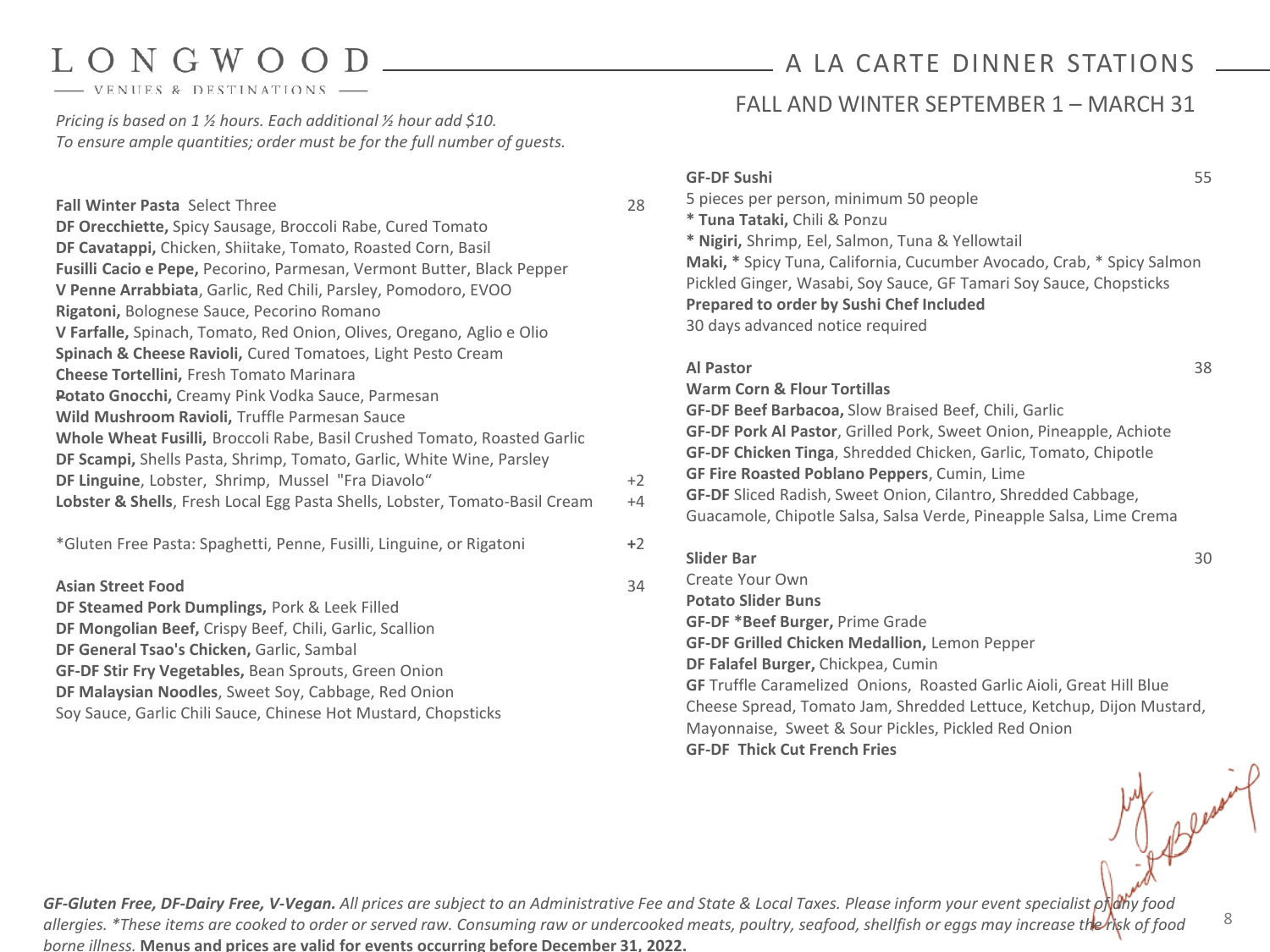# ONGWOO

- VENUES & DESTINATIONS

*Pricing is based on 1 ½ hours. Each additional ½ hour add \$10.*

**Italian Trattoria** 72 **GF Arugula Salad** Pancetta, Gorgonzola, Walnuts, Balsamic Vinaigrette **GF-DF Sicilian Cauliflower Salad** Pine Nuts, Golden Raisins, Chili, Capers, Orange Vinaigrette

### **Focaccia, Ciabatta,** Extra Virgin Olive Oil

**GF Picatta Seared Nordic Blu Salmon,** Lemon, Caper, White Wine **GF Seared Chicken Medallions,** Mushroom Marsala Sauce **Four Cheese Ravioli,** Pesto Alfredo, Cured Tomato **V Penne Marinara,** Tomato Pomodoro Sauce, Basil **GF-V Roasted Creamer Potatoes,** Rosemary, Lemon, Olive Oil **GF-V Broccoli,** Toasted Garlic, Parsley Grated Parmesan, Red Pepper Flakes, Extra Virgin Olive Oil

**DESSERT TABLE GF Espresso Panna Cotta,** Cinnamon **GF Tiramisu Mousse Cup Mini Cannoli,** Sweet Ricotta **Coffee, Decaffeinated Coffee & Tea Station** Non-Fat Milk, Half &Half, Sugars, Honey

## FALL AND WINTER SEPTEMBER 1 – MARCH 31

DINNER BUFFET

**American Barbecue** 72

**GF-DF Crisp Iceberg Salad** Tomatoes, Cucumbers, Carrots, Herb Vinaigrette

**House Corn Bread,** Vermont Butter

**GF-DF Kentucky BBQ Chicken Breast,** Honey Bourbon Glaze **GF-DF Texas Beef Brisket,** Slow Cooked, Pepper Rub **GF –DF Slow Roasted Pulled Pork,** North Carolina Style **GF-DF Vegetarian Collard Greens,** Garlic, Pepper **Creamy Mac & Cheese,** Buttery Crumb Crust **GF-DF Baked Beans,** Molasses **GF Creamy Cole Slaw,** Buttermilk Dressing **GF-DF Bread & Butter Pickles** Sweet BBQ, Tangy Mustard, Hot Smokey Sauce

**GF Smoked Pork & Beef Chili,** Scallion, Sour Cream

### **DESSERT TABLE**

**Banana Pudding Trifle,** Whipped Cream, Nilla Wafers **Mississippi Mud Pie Tartlet,** Ganache, Chocolate Shavings, Pecans **Mini Peach Cobbler,** Peach, Cinnamon Biscuit **Coffee, Decaffeinated Coffee & Tea Station** Non-Fat Milk, Half &Half, Sugars, Honey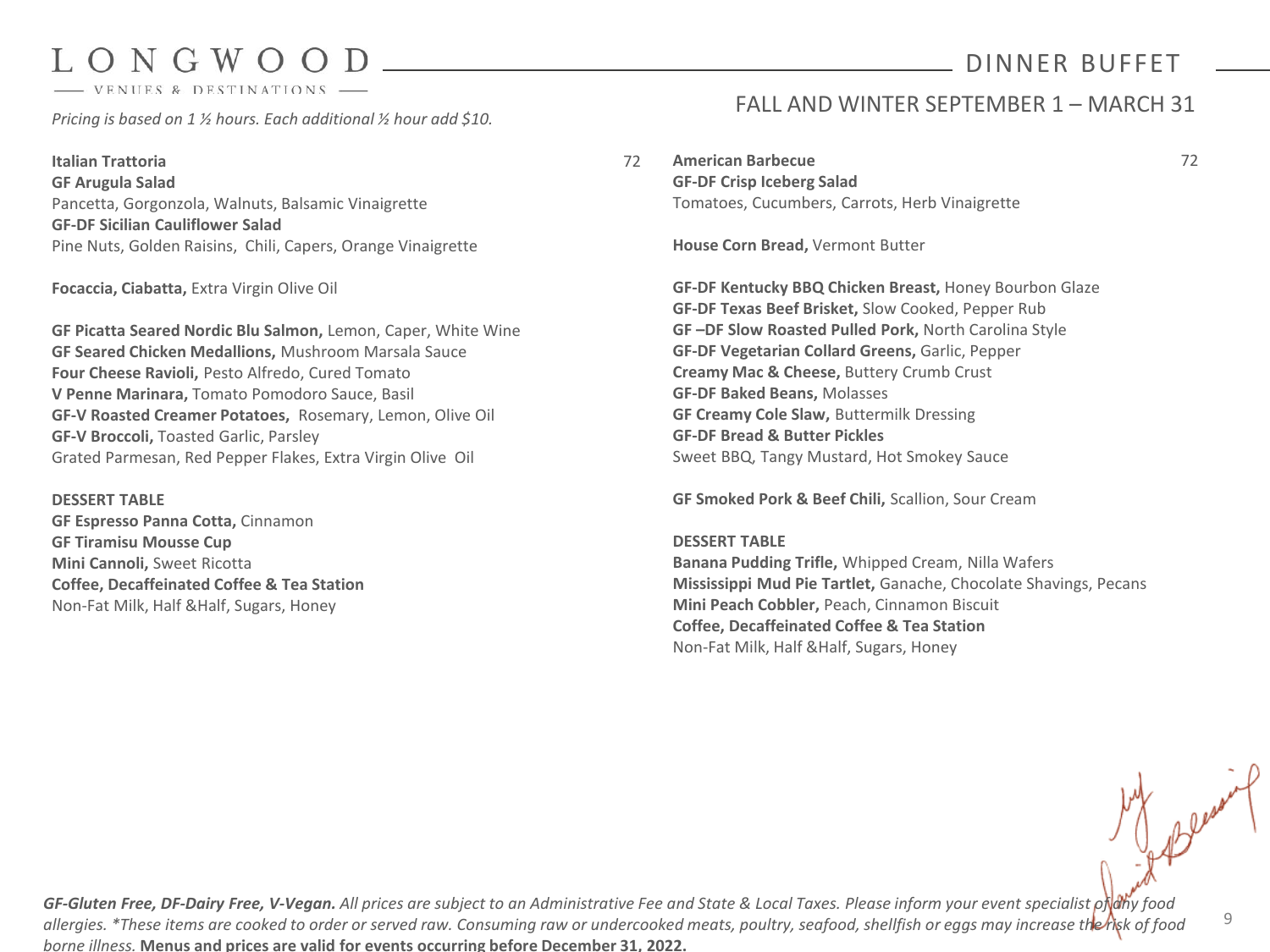- VENUES & DESTINATIONS

*Pricing is based on 1 ½ hours. Each additional ½ hour add \$10.* 

**New England Clam Bake** 88 **GF-DF Artisan Field Greens** Vine Ripe Tomato, Balsamic Vinaigrette

**House Corn Bread,** Vermont Butter

**GF Steamed 1 ¼ pound Native Lobster GF Steamed Chatham Hard Shell Clams,** Hot Broth, Drawn Butter **GF-DF Grilled Chorizo Sausage GF-DF Honey BBQ Glazed Chicken Breast GF Corn on the Cobb,** Sweet Cream Butter **GF-V New Potatoes,** Parsley, Sea Salt

**Traditional New England Clam Chowder,** Oyster Crackers

**DESSERT TABLE Classic Strawberry Short Cake Watermelon Wedges Coffee, Decaffeinated Coffee & Tea Station** Non-Fat Milk, Half & Half, Sugars, Honey

### **Clam Bake Additions**

| <b>GF Creamy Cole Slaw, Buttermilk Dressing</b>              | 6   |
|--------------------------------------------------------------|-----|
| <b>GF Caprese Salad, Vine Ripe Tomato, Mozzarella, Basil</b> | 10  |
| GF-DF 1 % Pound Native Lobster                               | MKT |
| <b>GF-DF 2 Pound Native Lobster</b>                          | MKT |
| Baked Cod, Cracker Crumb Topping, Lemon Butter               | 18  |
| <b>GF-DF *Grilled 5oz Sirloin Steak</b>                      | 20. |

## DINNER BUFFET

### FALL AND WINTER SEPTEMBER 1 – MARCH 31

**Modern Steak House** 80 **80 Baby Kale Caesar Salad** Baby Kale & Hearts of Romaine, Shaved Parmesan, Croutons, Sundried Tomatoes, Caesar Vinaigrette

**Dinner Rolls,** Vermont Butter

**GF-DF Red Wine Braised Boneless Beef Shortrib,** Truffle Oil **GF Herb Roasted Natural Chicken Breast,** Lemon-Garlic Sauce **GF-DF \*Roasted Nordic Blu Salmon**, Honey Dijon Glaze **GF Roasted Garlic Whipped Potatoes Au Gratin Potatoes,** Emmentaler**,** Crumb Topping **Creamed Spinach,** Crème Fraiche Béchamel, Nutmeg **GF-DF Grilled Jumbo Asparagus,** Lemon

**French Onion Soup,** Caramelized Onions, Gruyere Croutons

**DESSERT TABLE Mini Key lime Pie Classic Cheesecake Bite Mini Molten Chocolate Cake Coffee, Decaffeinated Coffee & Tea Station** Non-Fat Milk, Half & Half, Sugars, Honey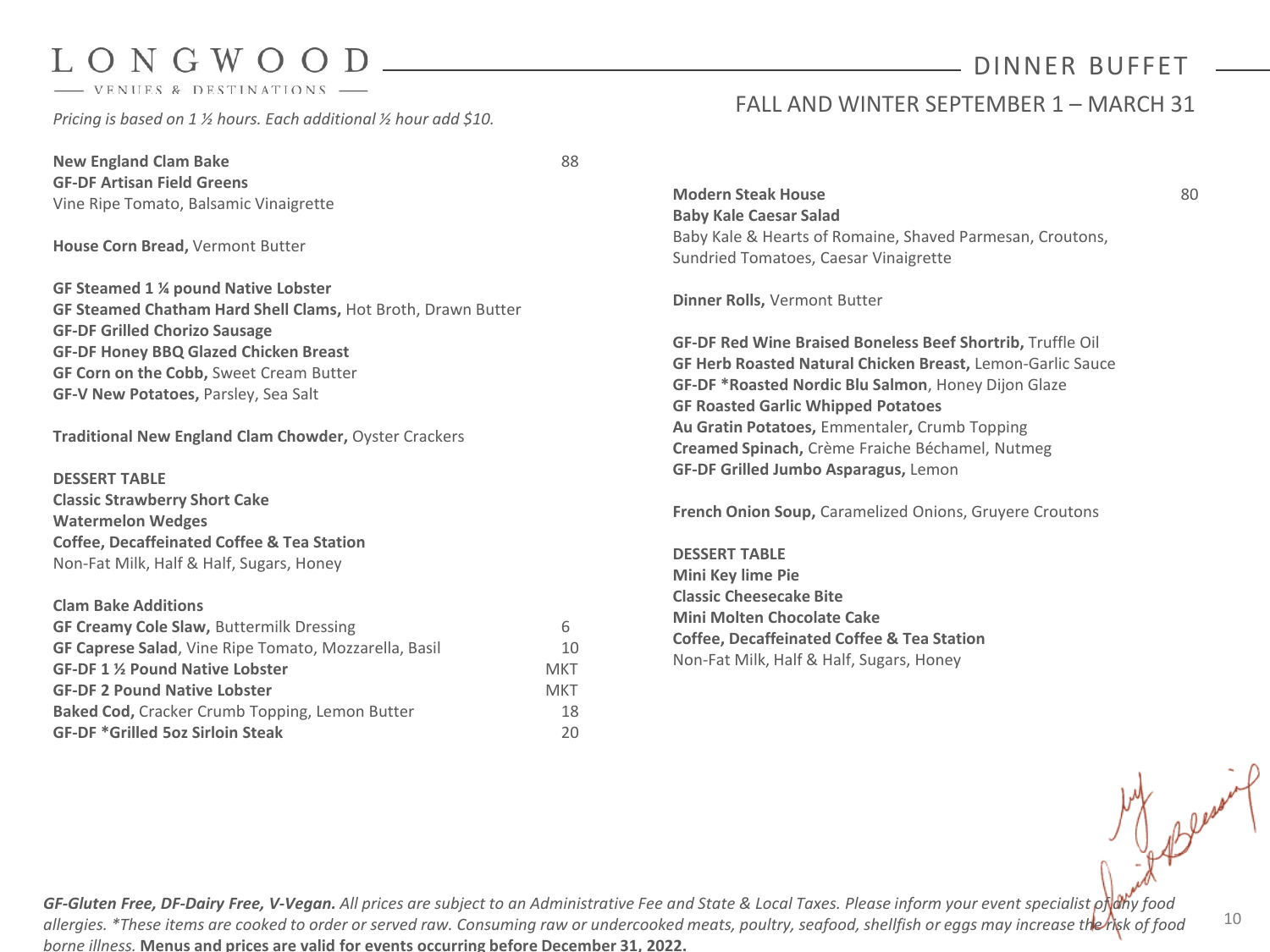- VENUES & DESTINATIONS

*Pricing is based on 1 ½ hours. Each additional ½ hour add \$5. To ensure ample quantities; order must be for the full number of guests.*

### **S'mores Bar** 22

Create Your Own

**Graham Cracker Toasted Marshmallows**, Vanilla & Raspberry Chocolate Ganache, Nutella Hazelnut Spread, Salted Caramel Toffee Crunch, Pretzel Pieces, Fresh Strawberries **Coffee, Decaffeinated Coffee & Tea Station** Non-Fat Milk, Half & Half, Sugars, Honey

| <b>Cookie Table</b>                                   | 18 |
|-------------------------------------------------------|----|
| <b>GF Orange Cloud Cookie</b>                         |    |
| <b>Dulce de Leche Sable</b>                           |    |
| <b>Espresso Shortbread</b>                            |    |
| <b>Pistachio Cranberry Sandie</b>                     |    |
| <b>Pecan Rocky Road</b>                               |    |
| <b>Coffee, Decaffeinated Coffee &amp; Tea Station</b> |    |
| Non-Fat Milk, Half & Half, Sugars, Honey              |    |
|                                                       |    |

### **Churros Bar** 18

Create Your Own

**Lightly Fried Classic Mexican Churros** Warm Spiced Chocolate Ganache, Dulce de Leche Caramel Sauce, Cinnamon Sugar, Toffee Crumble, Grated Mexican Chocolate, Cookie Crumbs, Toasted Coconut **Coffee, Decaffeinated Coffee & Tea Station** Non-Fat Milk, Half & Half, Sugars, Honey

**Del's Lemonade Station** Pricing and availability upon request

## FALL AND WINTER SEPTEMBER 1 – MARCH 31

DESSERT TABLES

|    | <b>Italian Pastry Cart</b>                            | 18 |
|----|-------------------------------------------------------|----|
|    | <b>Assorted Biscotti</b>                              |    |
|    | <b>Pizzelle Cookies</b>                               |    |
|    | Tiramisu Mousse Cups, Cocoa                           |    |
|    | Mini Cannoli, Sweet Ricotta                           |    |
|    | GF Panna Cotta, Amaretto                              |    |
|    | <b>Coffee, Decaffeinated Coffee &amp; Tea Station</b> |    |
|    | Non-Fat Milk, Half & Half, Sugars, Honey              |    |
|    | <b>Petit Desserts Select Five</b>                     |    |
|    | Stationed or Tableside Platter                        |    |
|    | 2 pieces per person                                   | 16 |
|    | 3 Pieces per person                                   | 20 |
|    | 4 pieces per person                                   | 24 |
|    | Mini Cupcake, Red Velvet                              |    |
|    | Mini Cupcake, Caramel Macchiato                       |    |
|    | Fresh Fruit Tartlet, Apricot Glaze                    |    |
|    | Pecan Tartlet, Brown Sugar, Vanilla                   |    |
|    | <b>GF Dark Chocolate Mousse Cup</b>                   |    |
|    | GF Espresso Panna Cotta, Cinnamon                     |    |
|    | <b>Chocolate Caramel Tart, Orange</b>                 |    |
|    | <b>Key Lime Tartlets</b>                              |    |
|    | Chocolate Decadence Bite, Dark Cocoa                  |    |
|    | S'mores Kiss, Marshmallow, Chocolate, Graham Crust    |    |
| Ŝ, | <b>GF Tiramisu Mousse Cup</b>                         |    |
|    | <b>Mini Lemon Meringue</b>                            |    |
|    | GF Cheesecake Pops, Strawberry Champagne              |    |
|    | <b>GF-DF French Almond Macaron, Strawberry</b>        |    |
|    | GF-DF Coconut Macaroon, Dark Chocolate Drizzle        |    |
|    | <b>Cake Truffles, Red Velvet</b>                      |    |
|    | <b>Bite Size Whoopie Pie, Cream Filling</b>           |    |
|    | Mini Cannoli, Sweet Ricotta                           |    |
|    | <b>Lemon Penny Tartlet</b>                            |    |
|    | Mini Cheesecake Bite, Caramel                         |    |
|    | <b>Coffee, Decaffeinated Coffee &amp; Tea Station</b> |    |
|    | Non-Fat Milk, Half & Half, Sugars, Honey              |    |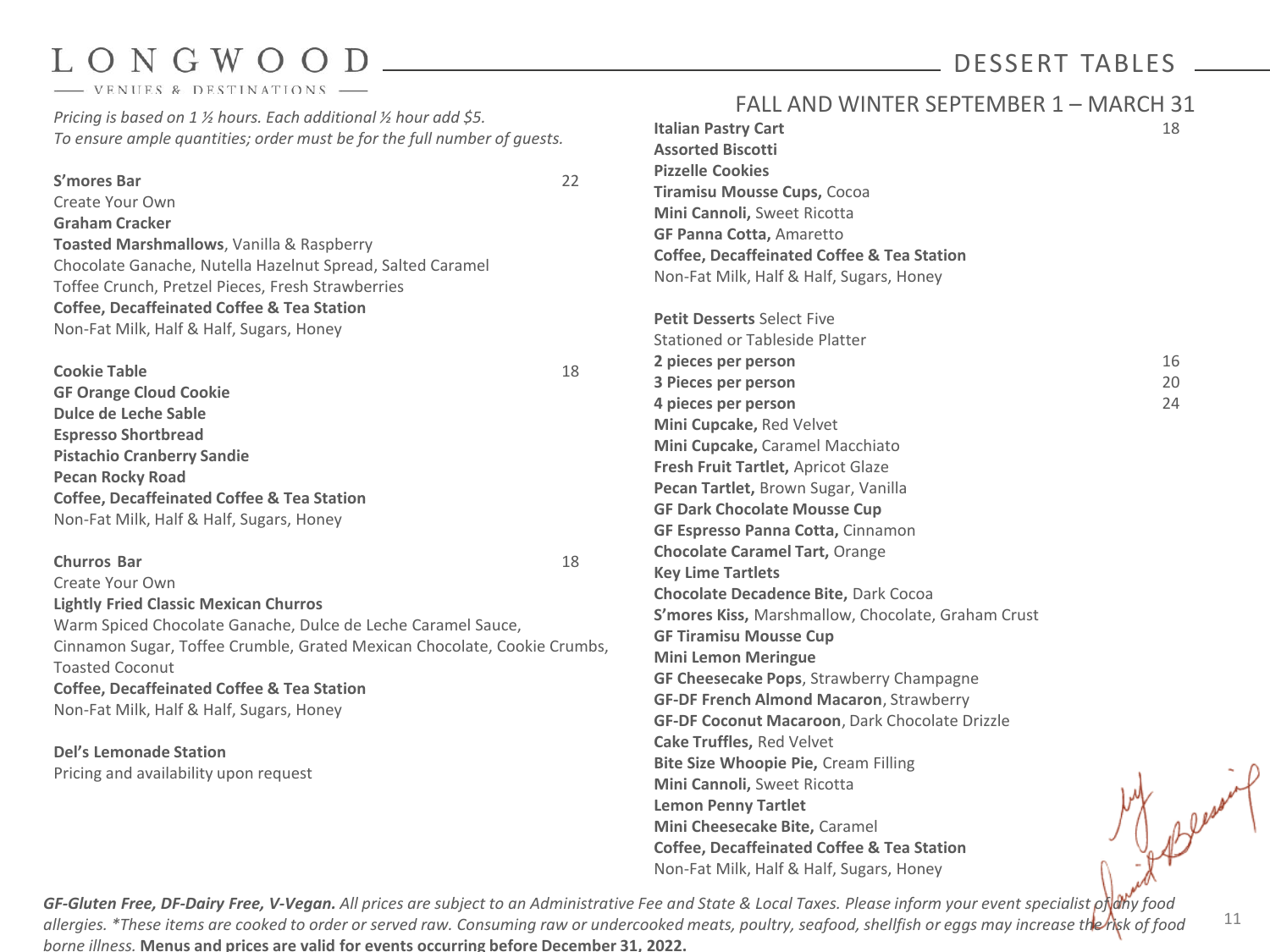- VENUES & DESTINATIONS

*After Dinner and Late-Night snacks must be served by midnight* **PASSED LATE NIGHT SNACKS**

### **BREAKFAST**

| Chicken & Waffles, Fried Chicken, Maple Syrup        | 6 |
|------------------------------------------------------|---|
| Breakfast Casserole, Tater Tot, Sausage, Egg, Cheese | 6 |
| <b>Cheese Quiche Bites, Tomato, Spinach</b>          | 6 |
| <b>Bite Size Waffle, Maple Whipped Mascarpone</b>    | 5 |
| Brioche French Toast Skewer, Maple Sugar Dusted      |   |

### **SAVORY**

| *Burger Slider, Prime Beef, Cheddar, Special Sauce, Potato Bun |    |
|----------------------------------------------------------------|----|
| <b>Cheeseburger Tot, Tater Tot, Angus Beef, Cheese</b>         | 6  |
| Fried Chicken Slider, Potato Bun, House Slaw, Hot Honey        |    |
| DF Pretzel Crusted Chicken Skewer, Honey Mustard Sauce         | 6  |
| Mini All Beef Corn Dogs, Spicy Mustard Sauce                   | 6  |
| <b>GF Shoestring Fries, Truffle, Parmesan</b>                  | 4  |
| GF-DF Sweet Potato Fries, Smokey Ketchup                       | 4  |
|                                                                |    |
| <b>GF Walking Taco</b>                                         | 12 |
| Individual Bag of Corn Tortilla Chips, Braised Short Rib,      |    |

Salsa, Guacamole, Aged Cheddar, Lettuce, Sweet Onion, Cilantro

### **SWEET**

| S'mores Kiss, Marshmallow, Chocolate, Graham Crust                                                                                                                                                                                          | 5   |
|---------------------------------------------------------------------------------------------------------------------------------------------------------------------------------------------------------------------------------------------|-----|
| <b>GF Cheesecake Pop, Strawberry Champagne</b>                                                                                                                                                                                              | 6   |
| Mini Chocolate Chip Cookie, Ice Cold Milk Shooter                                                                                                                                                                                           | 5   |
| Vanilla Ice Cream Sandwich, Chocolate Chip Cookie                                                                                                                                                                                           | 6   |
| <b>Two Bite Whoopie Pie, Traditional</b>                                                                                                                                                                                                    | 5   |
| <b>GF Petrova Chocolates Bon Bons</b><br>Artisan Hand Crafted, Valrhona Chocolate Truffles<br>75 pieces, select 2 flavors, passed or stationary<br>Sea Salt & Caramel<br><b>Milk Chocolate</b><br><b>Dark Chocolate</b><br><b>Raspberry</b> | 600 |

## FALL AND WINTER SEPTEMBER 1 - MARCH 31

AFTER DINNER

| <b>AFTER DINNER STATIONS</b><br><b>Waffle Bar</b><br>Create Your Own                                                                                                                                                                                   | 24 |
|--------------------------------------------------------------------------------------------------------------------------------------------------------------------------------------------------------------------------------------------------------|----|
| Warm All Natural Artisan Belgian Waffles<br>Whipped Cream, Fresh Strawberries, Chocolate Chips, Rainbow Sprinkles, Cookie<br>Crumbs, Buttermilk Fried Chicken Bites, Smoked Bacon,<br>Walnuts, Maple Syrup, Salted Caramel, Chocolate Sauce, Hot Sauce |    |
| <b>French Fry</b><br><b>Classic Shoestring Fries, Waffle Fries, Sweet Potato Fries</b><br>Create Your Own<br>Smoked Bacon Bits, Parmesan, Scallions, Jalapeno, Cheddar,<br>Ketchup, Roasted Garlic Aioli, Cheese Sauce, Tangy Beef Chili               | 22 |
| <b>Pizza Shop</b><br>Classic, 12-inch Round Pie<br>Traditional Cheese, Tomato Sauce, Mozzarella Blend, Basil<br>Pepperoni, Tomato Sauce, Mozzarella Blend, Pepperoni<br><b>Vegetable, Roasted Vegetables, Mozzarella, Marinara</b>                     | 20 |
| <b>Chinese Takeout</b><br>Vegetable Spring Rolls, Sweet Chili Sauce<br>Crispy Chicken Wings, Salt & Pepper Spiced<br>Beef Skewers, Teriyaki Glaze<br>Soy Sauce, Sambal Sauce, Hot Mustard, Plum Sauce,<br>Chopsticks & To Go Boxes                     | 24 |
| Pretzel<br><b>Warm Jumbo Soft Pretzels</b><br>Local, Natural, Non-GMO Bavarian Style<br>Beer Cheese Sauce, Spicy Mustard, Sweet Maple Mustard                                                                                                          | 12 |